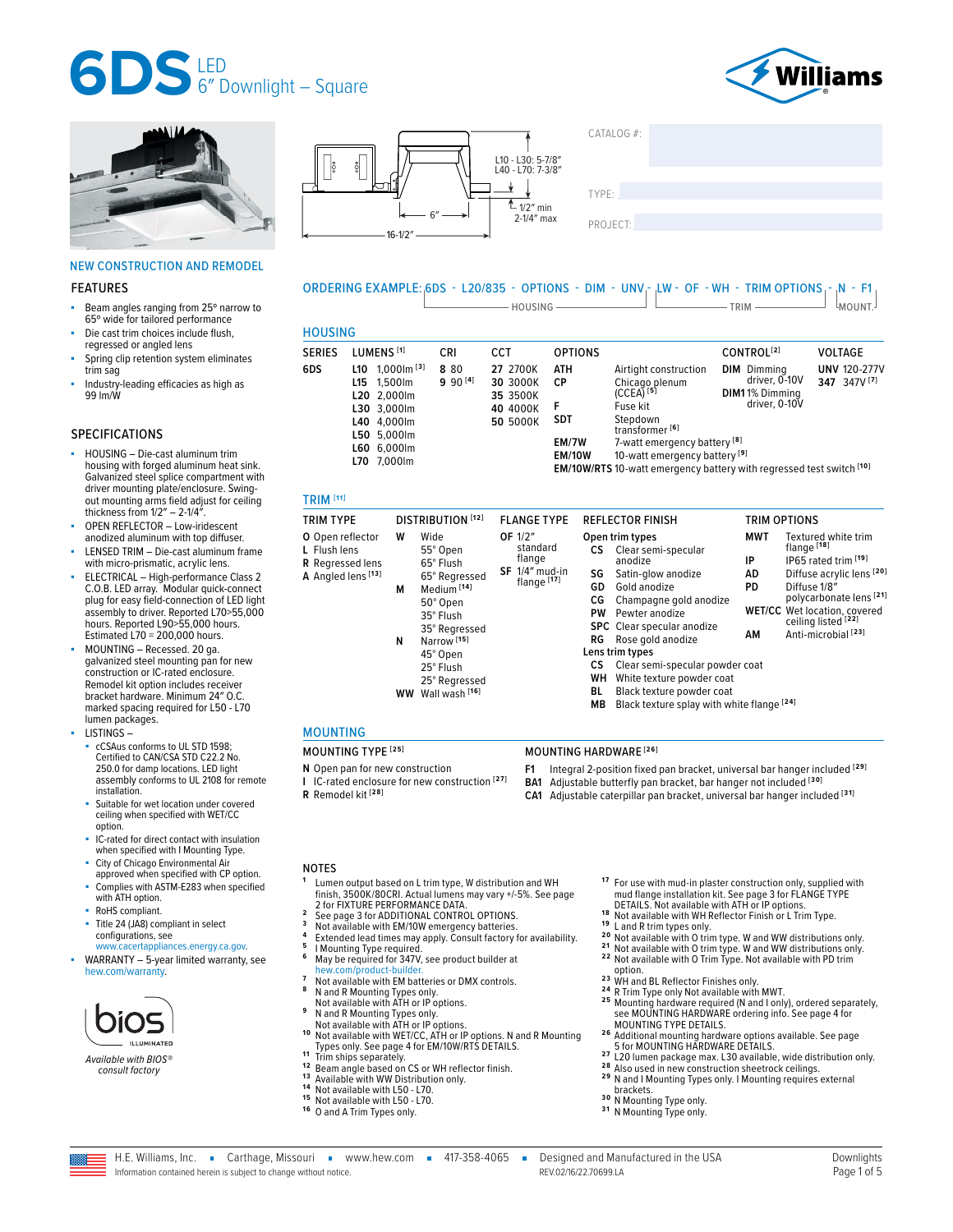# **6DS**LED 6″ Downlight – Square

## <span id="page-1-0"></span>FIXTURE PERFORMANCE DATA

## OPEN REFLECTOR TRIM TYPE

|                | DIST. | <b>DELIVERED LUMENS</b> | WATTAGE | EFFICACY (Im/W) |
|----------------|-------|-------------------------|---------|-----------------|
|                | W     | 966                     | 10.6    | 91.1            |
| 음              | М     | 789                     | 10.6    | 74.4            |
|                | N     | 777                     | 10.6    | 73.3            |
|                | W     | 1452                    | 16.0    | 90.5            |
| 57             | M     | 1185                    | 16.0    | 73.9            |
|                | N     | 1167                    | 16.0    | 72.7            |
|                | W     | 1936                    | 22.5    | 88.0            |
| $\overline{5}$ | M     | 1580                    | 22.5    | 70.3            |
|                | Ν     | 1556                    | 22.5    | 70.7            |
|                | W     | 2823                    | 31.0    | 91.1            |
| នា             | M     | 2283                    | 31.0    | 73.6            |
|                | N     | 2196                    | 31.0    | 70.8            |
|                | W     | 3807                    | 41.7    | 91.2            |
| 140            | M     | 3066                    | 41.7    | 73.4            |
|                | N     | 2855                    | 41.7    | 68.4            |
|                | W     | 4786                    | 52.0    | 92.0            |
| 50             | M     |                         |         |                 |
|                | N     |                         |         |                 |
|                | W     | 5599                    | 64.6    | 86.7            |
| 60             | M     |                         |         |                 |
|                | N     |                         |         |                 |
|                | W     | 6557                    | 78.1    | 84.0            |
| <b>DL</b>      | M     |                         |         |                 |
|                | N     |                         |         |                 |

| <b>FLUSH LENS TRIM TYPE</b> |       |                         |                |                 |  |
|-----------------------------|-------|-------------------------|----------------|-----------------|--|
|                             | DIST. | <b>DELIVERED LUMENS</b> | <b>WATTAGE</b> | EFFICACY (Im/W) |  |
|                             | W     | 1037                    | 10.6           | 97.8            |  |
| 음                           | M     | 1056                    | 10.6           | 99.6            |  |
|                             | N     | 1031                    | 10.6           | 97.3            |  |
|                             | W     | 1551                    | 16.0           | 96.7            |  |
| 쁰                           | M     | 1589                    | 16.0           | 99.0            |  |
|                             | N     | 1547                    | 16.0           | 96.4            |  |
|                             | W     | 2068                    | 22.5           | 92.1            |  |
| $\overline{5}$              | М     | 2118                    | 22.5           | 94.3            |  |
|                             | N     | 2063                    | 22.5           | 91.8            |  |
| នី                          | W     | 3030                    | 31.0           | 97.7            |  |
|                             | M     | 3056                    | 31.0           | 98.6            |  |
|                             | Ν     | 2916                    | 31.0           | 94.1            |  |
|                             | W     | 4087                    | 41.7           | 97.9            |  |
| $\overline{a}$              | M     | 4104                    | 41.7           | 98.3            |  |
|                             | N     | 3791                    | 41.7           | 90.8            |  |
|                             | W     | 5137                    | 52.0           | 98.8            |  |
| 50                          | M     |                         |                |                 |  |
|                             | N     |                         |                |                 |  |
|                             | W     | 6009                    | 64.6           | 93.1            |  |
| ទី                          | M     |                         |                |                 |  |
|                             | N     |                         |                |                 |  |
|                             | W     | 7038                    | 78.1           | 90.2            |  |
| <b>DZ1</b>                  | M     |                         |                |                 |  |
|                             | N     |                         |                |                 |  |

# REGRESSED LENS TRIM TYPE

|                 | <b>KEUKEJJEV LEINJ I KIIVI I I PE</b> |                         |                |                 |  |  |  |  |
|-----------------|---------------------------------------|-------------------------|----------------|-----------------|--|--|--|--|
|                 | DIST.                                 | <b>DELIVERED LUMENS</b> | <b>WATTAGE</b> | EFFICACY (Im/W) |  |  |  |  |
|                 | W                                     | 994                     | 10.6           | 93.8            |  |  |  |  |
| 릉               | M                                     | 1026                    | 10.6           | 96.8            |  |  |  |  |
|                 | N                                     | 1008                    | 10.6           | 95.0            |  |  |  |  |
|                 | W                                     | 1494                    | 16.0           | 93.1            |  |  |  |  |
| 띞               | М                                     | 1547                    | 16.0           | 96.4            |  |  |  |  |
|                 | N                                     | 1514                    | 16.0           | 94.4            |  |  |  |  |
|                 | W                                     | 1992                    | 22.5           | 90.5            |  |  |  |  |
| $\overline{50}$ | Μ                                     | 2062                    | 22.5           | 91.8            |  |  |  |  |
|                 | Ν                                     | 2019                    | 22.5           | 91.8            |  |  |  |  |
|                 | W                                     | 2905                    | 31.0           | 93.7            |  |  |  |  |
| នា              | М                                     | 2971                    | 31.0           | 95.8            |  |  |  |  |
|                 | Ν                                     | 2849                    | 31.0           | 91.9            |  |  |  |  |
|                 | W                                     | 3917                    | 41.7           | 93.8            |  |  |  |  |
| $\overline{a}$  | M                                     | 3990                    | 41.7           | 95.6            |  |  |  |  |
|                 | N                                     | 3705                    | 41.7           | 88.7            |  |  |  |  |
|                 | W                                     | 4924                    | 52.0           | 94.7            |  |  |  |  |
| <b>L50</b>      | Μ                                     |                         |                |                 |  |  |  |  |
|                 | N                                     |                         |                |                 |  |  |  |  |
|                 | W                                     | 5760                    | 64.6           | 89.2            |  |  |  |  |
| <b>S</b>        | M                                     |                         |                |                 |  |  |  |  |
|                 | N                                     |                         |                |                 |  |  |  |  |
|                 | W                                     | 6746                    | 78.1           | 86.4            |  |  |  |  |
| D.              | M                                     |                         |                |                 |  |  |  |  |
|                 | N                                     |                         |                |                 |  |  |  |  |

#### MULTIPLIER TABLES

|        | <b>COLOR TEMPERATURE</b> |                                    |  |  |  |
|--------|--------------------------|------------------------------------|--|--|--|
|        | <b>CCT</b>               | <b>CONVERSION</b><br><b>FACTOR</b> |  |  |  |
|        | 2700K                    | 0.92                               |  |  |  |
|        | 3000K                    | 0.98                               |  |  |  |
| 80 CRI | 3500K                    | 1.00                               |  |  |  |
|        | 4000K                    | 1.01                               |  |  |  |
|        | 5000K                    | 1.02                               |  |  |  |
|        | 2700K                    | 0.76                               |  |  |  |
|        | 3000K                    | 0.79                               |  |  |  |
| 90 CRI | 3500K                    | 0.82                               |  |  |  |
|        | 4000K                    | 0.84                               |  |  |  |
|        | 5000K                    | 0.88                               |  |  |  |

|                                                                      | <b>OPEN REFLECTOR FINISH</b> |                                    |
|----------------------------------------------------------------------|------------------------------|------------------------------------|
| <b>CATALOG</b><br><b>REFLECTOR</b><br><b>NUMBER</b><br><b>FINISH</b> |                              | <b>CONVERSION</b><br><b>FACTOR</b> |
| cs                                                                   | Clear semi-specular          | 1.00                               |
| SG                                                                   | Satin-glow                   | 0.92                               |
| GD                                                                   | Gold                         | 0.93                               |
| CG                                                                   | Champagne Gold               | 0.96                               |
| PW                                                                   | Pewter                       | 0.86                               |
| <b>SPC</b>                                                           | Specular                     | 1.02                               |
| RG                                                                   | Rose Gold                    | 0.88                               |
| WH                                                                   | White, textured              | 0.89                               |
| BL                                                                   | Black, textured              | 0.79                               |

| <b>TRIM</b>              |                          |  |  |
|--------------------------|--------------------------|--|--|
| CATALOG<br><b>NUMBER</b> | <b>CONVERSION FACTOR</b> |  |  |
| ΔD                       | 0.85                     |  |  |
| PD                       | 0.85                     |  |  |

■ Photometrics tested in accordance with IESNA LM-79. Results shown are based on 25ºC ambient temperature.

■ Wattage shown is based on 120V input.<br>■ Results based on 3500K, 80 CRI, actual lumens may vary<br>+/-5%

■ Use multiplier table to calculate additional options.

## PHOTOMETRY

**6DS-L20/835-DIM-UNV-LW-OF-WH** Report #: 20349; 04/24/18 | Total Luminaire Output: 2068 lumens; 22.5 Watts | Efficacy: 92.1 lm/W | 83.5 CRI; 3456K CCT



|                          | <b>VERTICAL ANGLE</b> |             | <b>HORIZONTAL ANGLE</b> | <b>ZONAL LUMENS</b> |     |
|--------------------------|-----------------------|-------------|-------------------------|---------------------|-----|
|                          |                       | $0^{\circ}$ | 45°                     | $90^\circ$          |     |
|                          | 0                     | 1403        | 1403                    | 1403                |     |
|                          | 5                     | 1407        | 1400                    | 1402                | 134 |
| CANDLEPOWER DISTRIBUTION | 15                    | 1375        | 1357                    | 1357                | 386 |
|                          | 25                    | 1145        | 1263                    | 1150                | 553 |
|                          | 35                    | 524         | 845                     | 526                 | 408 |
|                          | 45                    | 318         | 367                     | 311                 | 261 |
|                          | 55                    | 201         | 206                     | 199                 | 182 |
|                          | 65                    | 103         | 103                     | 100                 | 101 |
|                          | 75                    | 40          | 39                      | 38                  | 41  |
|                          | 85                    | 3           | 2                       | 4                   | 4   |
|                          | 90                    | 0           | 0                       | 0                   |     |

| SUMMARY | <b>ZONE</b> | <b>LUMENS</b> | % FIXTURE |
|---------|-------------|---------------|-----------|
|         | $0 - 30$    | 1072          | 52        |
|         | $0 - 40$    | 1480          | 72        |
| LUMEN   | $0 - 60$    | 1922          | 93        |
|         | $0 - 90$    | 2068          | 100       |
|         | $0 - 180$   | 2068          | 100       |

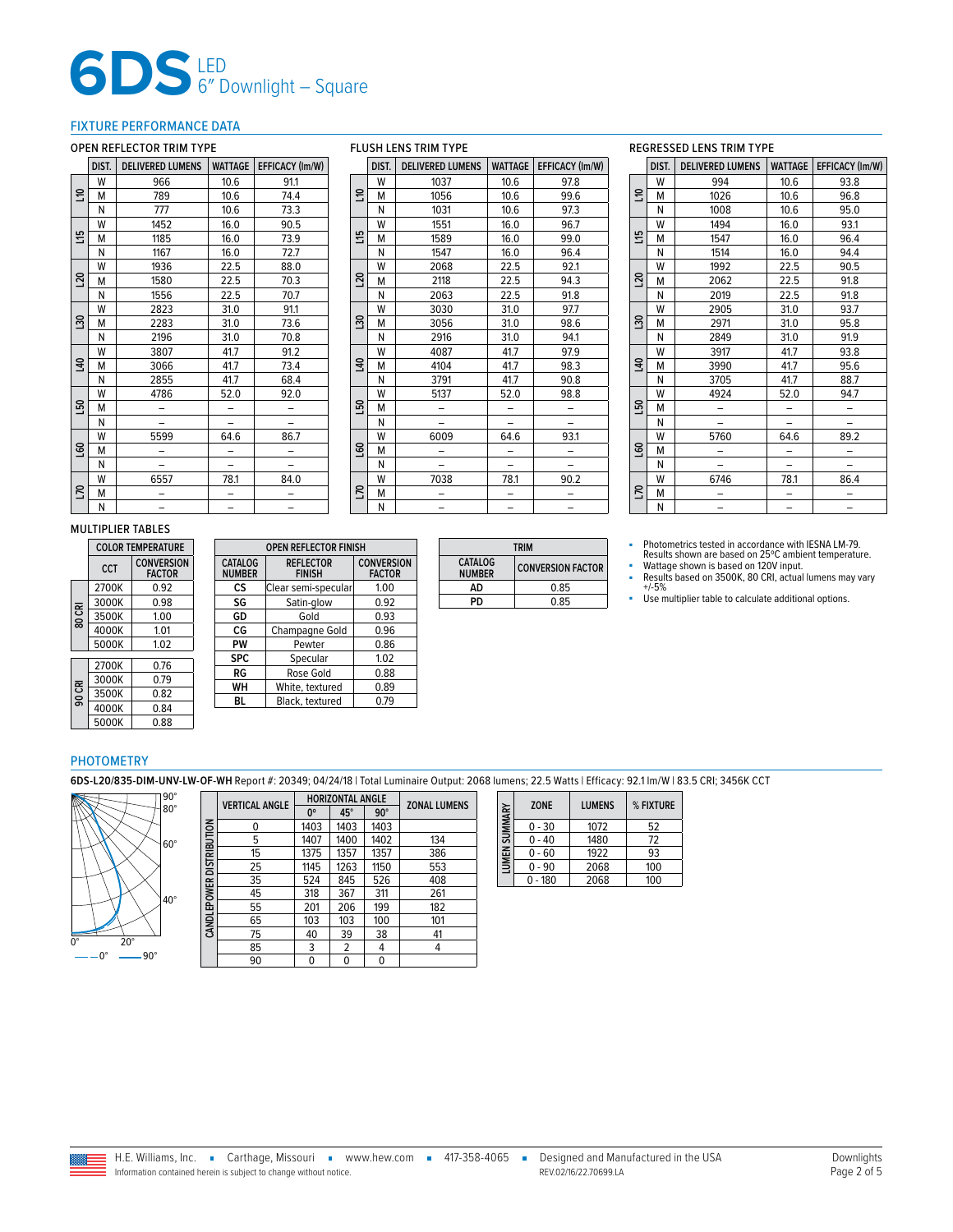



### <span id="page-2-0"></span>ADDITIONAL CONTROL OPTIONS

Lumen restrictions apply: L40 max for DMX, Lutron, and ELDO drivers, L50 max for DIM LINE driver. R Mounting Type not available with DMX or FCJS controls. R Mounting Type<br>requires 12″ minimum plenum depth when specified wi

| <b>CATALOG NUMBER</b> | <b>DESCRIPTION</b>                                                                                                                       |
|-----------------------|------------------------------------------------------------------------------------------------------------------------------------------|
| DIM                   | Dimming driver prewired for 0-10V low voltage applications                                                                               |
| DIM <sub>1</sub>      | 1% dimming driver prewired for 0-10V low voltage applications                                                                            |
| <b>DIM LINE</b>       | Line voltage dimming driver (TRIAC and ELV compatible at 120V only)                                                                      |
| <b>DMX</b>            | 0.1% dimming driver for DMX controls                                                                                                     |
| LTE LINE              | Lutron Hi-lume 1% 2-wire dimming driver forward phase line voltage controls (120V only)                                                  |
| LDE1                  | Lutron Hi-lume 1% EcoSystem dimming LED driver                                                                                           |
| VRF/DBI/LDE1          | Lutron Vive integral fixture control, RF only (DFCSJ-OEM-RF), Lutron Hi-lume 1% EcoSystem dimming LED driver, and digital link interface |
| <b>FCJS/DIM</b>       | Lutron Vive PowPak wireless fixture control with dimming driver                                                                          |
| FCJS/DIM1             | Lutron Vive PowPak wireless fixture control with 1% dimming driver                                                                       |
| ELDO SOLOB            | EldoLED Solodrive, 0.1% dimming driver for 0-10V controls                                                                                |
| ELDO SOLOB DALI       | EldoLED Solodrive, 0.1% dimming driver for DALI controls                                                                                 |
| ELDO ECO1             | EldoLED Ecodrive, 1% dimming driver for 0-10V controls                                                                                   |
| ELDO ECO1 DALI        | EldoLED Ecodrive, 1% dimming driver for DALI controls                                                                                    |

## TRIM TYPE DETAILS



#### <span id="page-2-1"></span>FLANGE TYPE DETAILS



Information contained herein is subject to change without notice.

H.E. Williams, Inc. • Carthage, Missouri • www.hew.com • 417-358-4065 • Designed and Manufactured in the USA REV.02/16/22.70699.LA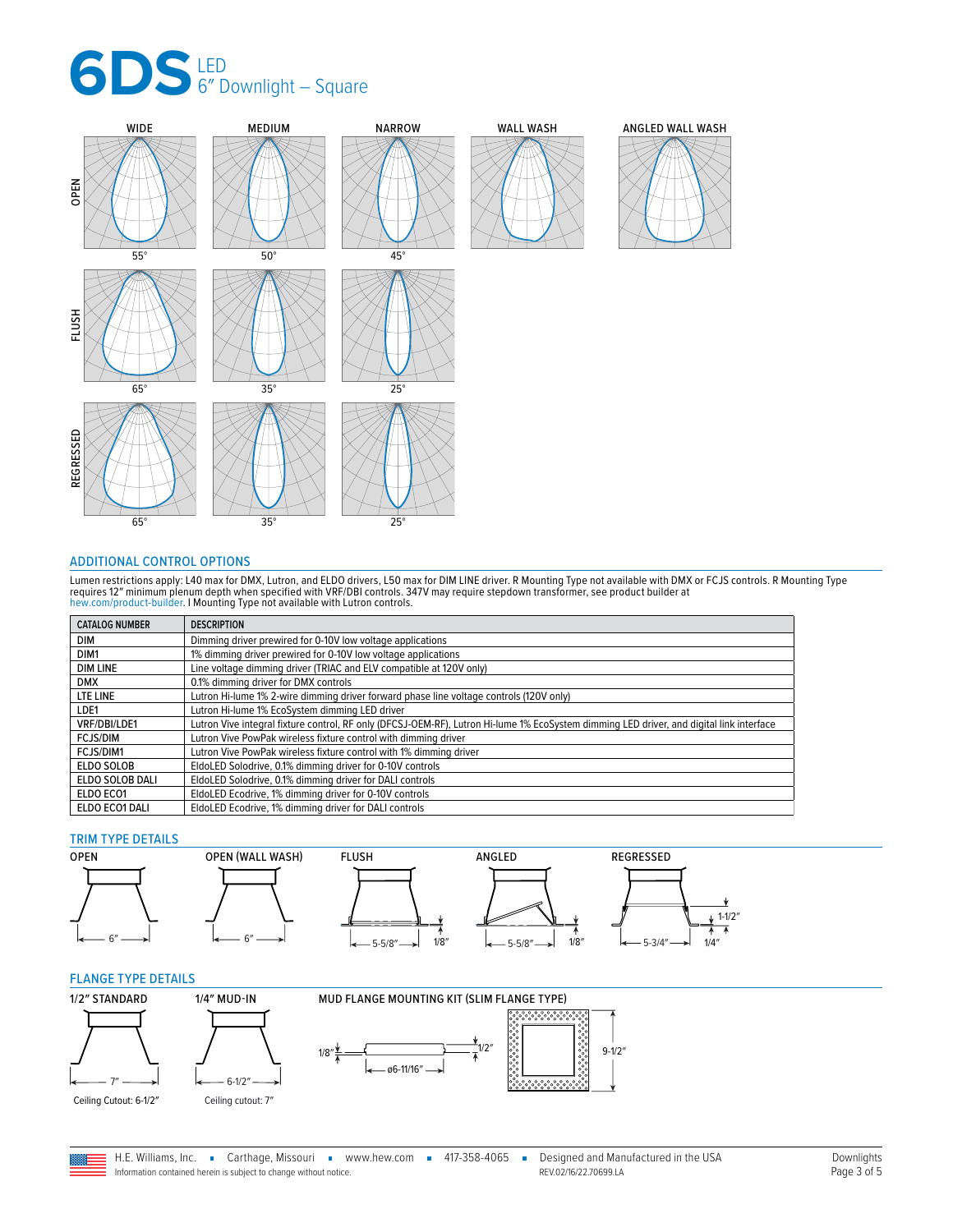# **6DS**LED 6″ Downlight – Square

## REFLECTOR FINISH DETAILS

| <b>SPC</b><br>Clear specular | SG<br>Satin-glow | PW<br>Pewter | GD<br>Gold | СG<br>Champagne gold | RG<br>Rose gold | ບປ<br>Clear semi-specular White | WН | BL<br>Black |
|------------------------------|------------------|--------------|------------|----------------------|-----------------|---------------------------------|----|-------------|
|                              |                  |              |            |                      |                 |                                 |    |             |
|                              |                  |              |            |                      |                 |                                 |    |             |

## <span id="page-3-1"></span>MOUNTING TYPE DETAILS





|               | <b>LENGTH</b> |             |             |             |             |             |
|---------------|---------------|-------------|-------------|-------------|-------------|-------------|
| <b>LUMENS</b> |               | B           | u           |             |             |             |
| $L10 - L20$   | 15-3/16"      | 16''        | $6 - 3/8''$ | $12 - 1/8"$ | $6 - 1/4''$ | $2 - 7/8''$ |
| L30           | $16 - 5/8"$   | $17 - 1/2"$ | 7-7/8"      | 14''        | 7"          | $3 - 3/4"$  |











## <span id="page-3-0"></span>EM/10W/RTS DETAILS



Shown Installed